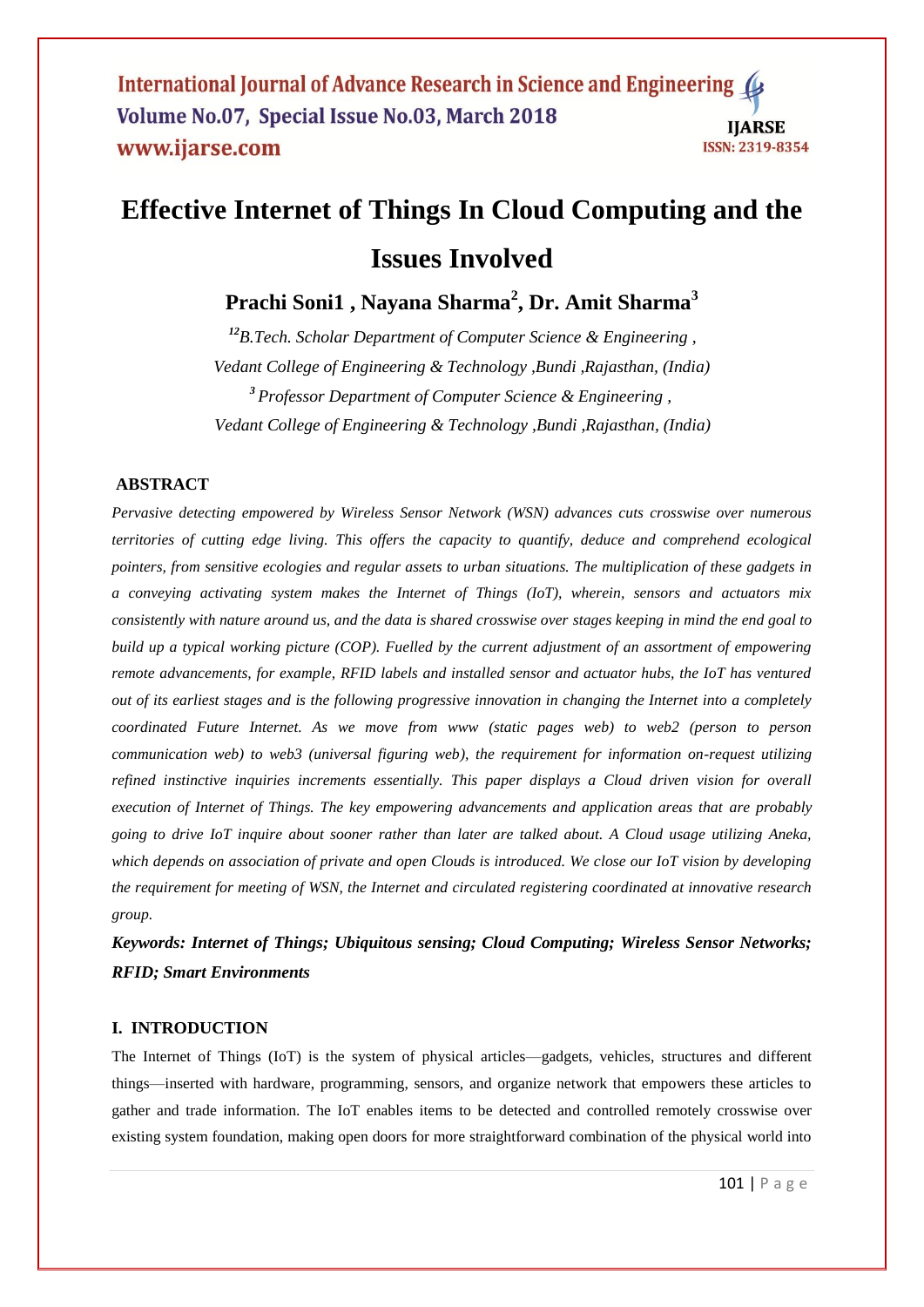# International Journal of Advance Research in Science and Engineering ( Volume No.07, Special Issue No.03, March 2018 **IIARSE** www.ijarse.com ISSN: 2319-8354

PC based frameworks, and bringing about enhanced effectiveness, precision and monetary advantage; when IoT is increased with sensors and actuators, the innovation turns into an occurrence of the more broad class of digital physical frameworks, which additionally incorporates advances, for example, shrewd lattices, savvy homes, insightful transportation and brilliant urban communities. Everything is extraordinarily identifiable through its implanted processing framework however can interoperate inside the current Internet framework. Specialists evaluate that the IoT will comprise of very nearly 50 billion protests by 2020.

# **II. OVERVIEW**

#### **2.1 Applications**

According to Gartner, Inc. (a technology research and advisory corporation), there will be nearly 26 billion devices on the Internet of Things by 2020. ABI Research estimates that more than 30 billion devices will be wirelessly connected to the Internet of Things by 2020. As per a recent survey and study done by Pew Research Internet Project, a large majority of the technology experts and engaged Internet users who responded—83 percent—agreed with the notion that the Internet/Cloud of Things, embedded and wearable computing (and the corresponding dynamic systems[40]) will have widespread and beneficial effects by 2025. As such, it is clear that the IoT will consist of a very large number of devices being connected to the Internet. In an active move to accommodate new and emerging technological innovation, the UK Government, in their 2015 budget, allocated £40,000,000 towards research into the Internet of Things. The British Chancellor of the Exchequer George Osborne, posited that the Internet of Things is the next stage of the information revolution and referenced the inter-connectivity of everything from urban transport to medical devices to household appliances.

#### **2.2. Environmental monitoring**

Environmental monitoring applications of the IoT typically use sensors to assist in environmental protection by monitoring air or water quality, atmospheric or soil conditions, and can even include areas like monitoring the movements of wildlife and their habitats.

#### **2.3. Infrastructure management**

Monitoring and controlling operations of urban and rural infrastructures like bridges, railway tracks, on- and offshore- wind-farms is a key application of the IoT. The IoT infrastructure can be used for monitoring any events or changes in structural conditions that can compromise safety and increase risk.

#### **2.4. Manufacturing**

Network control and management of manufacturing equipment, asset and situation management, or manufacturing process control bring the IoT within the realm on industrial applications and smart manufacturing as well.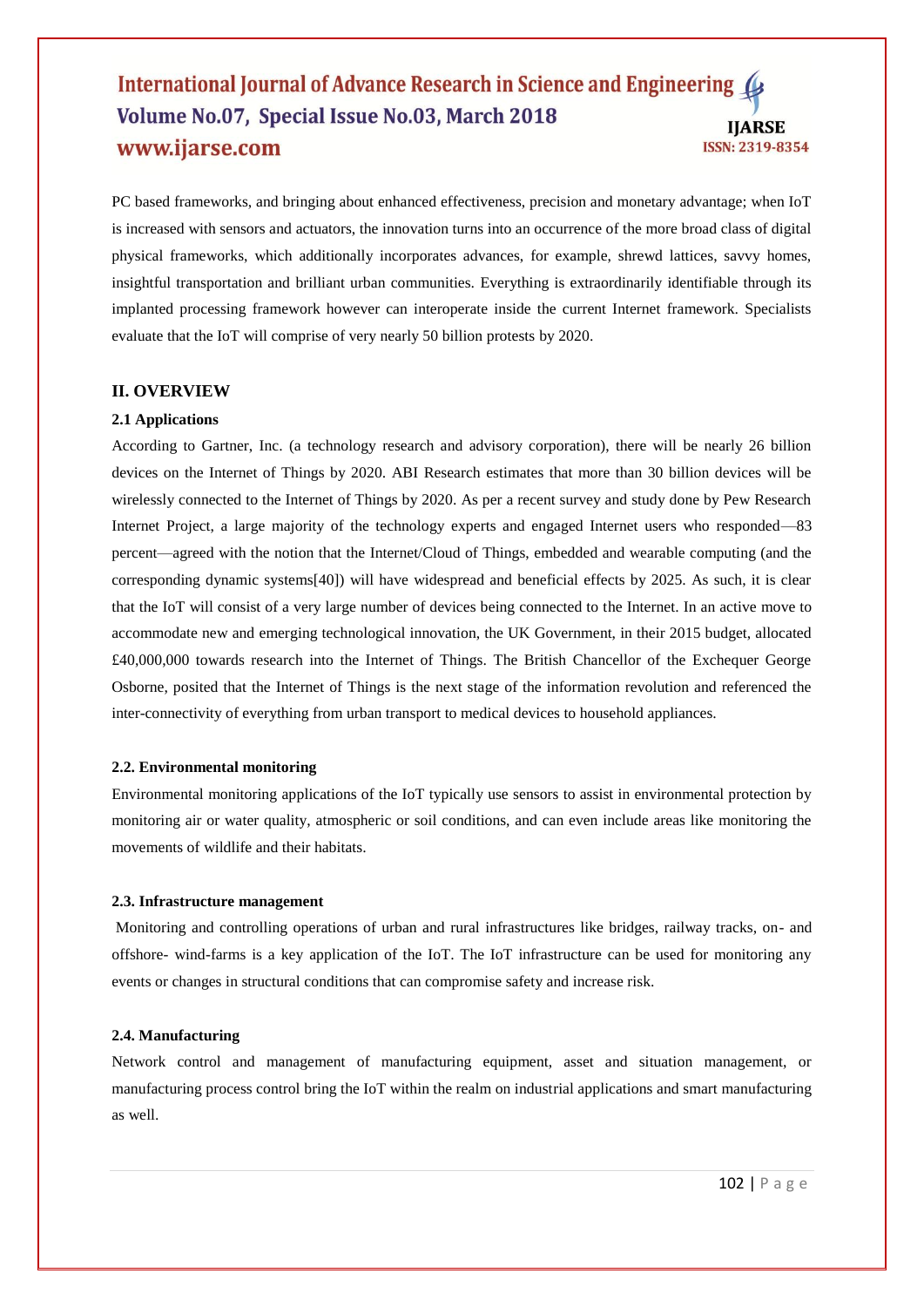# International Journal of Advance Research in Science and Engineering Volume No.07, Special Issue No.03, March 2018 **IIARSE** www.ijarse.com ISSN: 2319-8354

# **2.5 Energy management**

Integration of sensing and actuation systems, connected to the Internet, is likely to optimize energy consumption as a whole. It is expected that IoT devices will be integrated into all forms of energy consuming devices (switches, power outlets, bulbs, televisions, etc.) and be able to communicate with the utility supply company in order to effectively balance power generation and energy usage.

# **2.6 Medical and healthcare systems**

IoT devices can be used to enable remote health monitoring and emergency notification systems. These health monitoring devices can range from blood pressure and heart rate monitors to advanced devices capable of monitoring specialized implants, such as pacemakers or advanced hearing aids.

## **2.7 Building and home automation**

IoT devices can be used to monitor and control the mechanical, electrical and electronic systems used in various types of buildings (e.g., public and private, industrial, institutions, or residential)[49] in home automation and building automation systems.

#### **2.8 Transportation**

The IoT can assist in integration of communications, control, and information processing across various transportation systems.



Figure 1: Internet of Things Schematic showing the end users and application areas based on data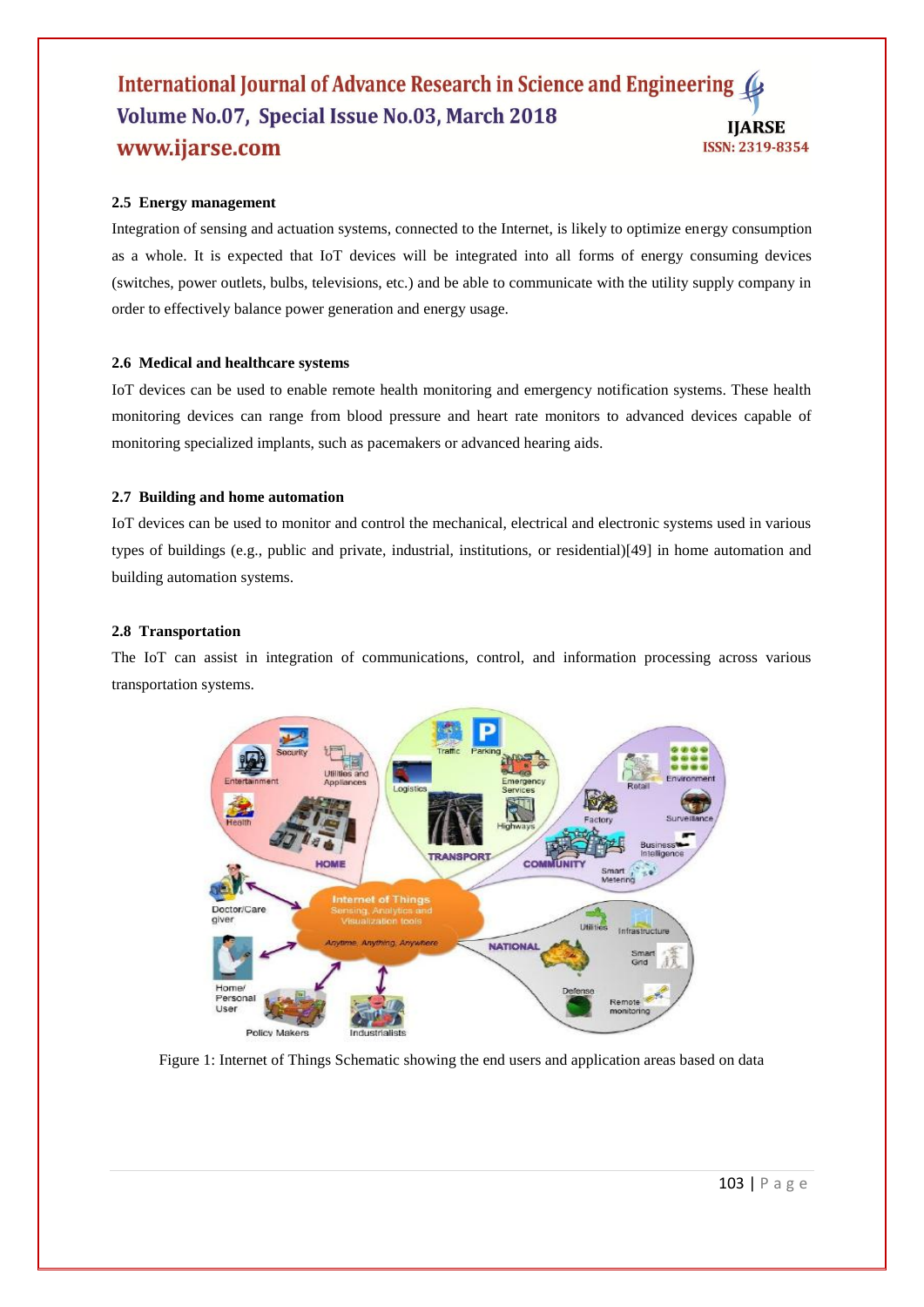## International Journal of Advance Research in Science and Engineering ( Volume No.07, Special Issue No.03, March 2018 **IJARSE** www.ijarse.com ISSN: 2319-8354

# **III. UBIQUITOUS COMPUTING IN THE NEXT DECADE**

The effort by researchers to create human-to-human interface through technology in the late 1980s resulted in the creation of the ubiquitous computing discipline, whose objective is to embed technology into the background of everyday life. Currently, we are in the post-PC era where smart phones and other handheld devices are changing our environment by making it more interactive as well as informative. Mark Weiser, the forefather of Ubiquitous Computing (ubicomp), defined a smart environment as ―the physical world that is richly and invisibly interwoven with sensors, actuators, displays, and computational elements, embedded seamlessly in the everyday objects of our lives, and connected through a continuous network.

The creation of the Internet has marked a foremost milestone towards achieving ubicomp's vision which enables individual devices to communicate with any other device in the world. The inter-networking reveals the potential of a seemingly endless amount of distributed computing resources and storage owned by various owners.

In contrast to Weiser's Calm computing approach, Rogers proposes a human centric ubicomp which makes use of human creativity in exploiting the environment and extending their capabilities [5]. He proposes a domain specific ubicomp solution when he says ——In terms of who should benefit, it is useful to think of how ubicomp technologies can be developed not for the Sal‗s of the world, but for particular domains that can be set up and customized by an individual firm or organization, such as for agriculture production, environmental restoration or retailing.

Caceres and Friday [6] discuss the progress, opportunities and challenges during the 20 year anniversary of ubicomp. They discuss the building blocks of ubicomp and the characteristics of the system to adapt to the changing world. More importantly, they identify two critical technologies for growing the ubicomp infrastructure - Cloud Computing and the Internet of Things.

The advancements and convergence of micro-electro-mechanical systems (MEMS) technology, wireless communications, and digital electronics has resulted in the development of miniature devices having the ability to sense, compute, and communicate wirelessly in short distances. These miniature devices called nodes interconnect to form a wireless sensor networks (WSN) and find wide application in environmental monitoring, infrastructure monitoring, traffic monitoring, retail, etc. [7]. This has the ability to provide ubiquitous sensing capability which is critical in realizing the overall vision of ubicomp as outlined by Weiser [4]. For the realization of a complete IoT vision, an efficient, secure, scalable and market oriented computing and storage resourcing is essential. Cloud computing [6] is the most recent paradigm to emerge which promises reliable services delivered through next generation data centres that are based on virtualised storage technologies. This platform acts as a receiver of data from the ubiquitous sensors; as a computer to analyze and interpret the data; as well as providing the user with easy to understand web based visualization. The ubiquitous sensing and processing works in the background, hidden from the user.

This novel integrated Sensor-Actuator-Internet framework shall form the core technology around which a smart environment will be shaped: information generated will be shared across diverse platforms and applications, to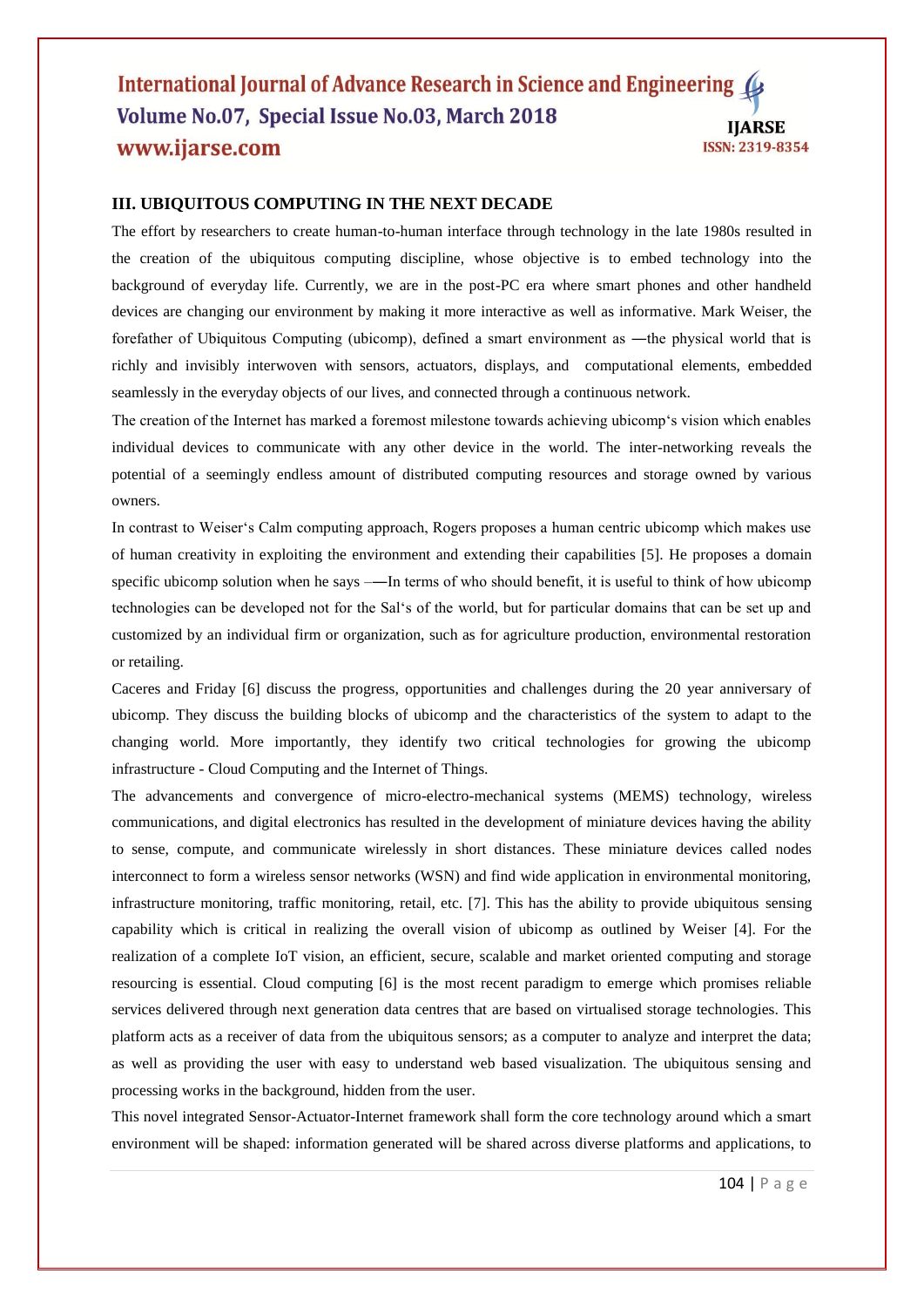## International Journal of Advance Research in Science and Engineering ( Volume No.07, Special Issue No.03, March 2018 **IJARSE** www.ijarse.com ISSN: 2319-8354

develop a common operating picture (COP) of an environment, where control of certain unrestricted 'Things' is made possible. As we move from www (static pages web) to web2 (social networking web) to web3 (ubiquitous computing web), the need for data-on-demand using sophisticated intuitive queries increases. To take full advantage of the available Internet technology, there is a need to deploy large-scale, platform-independent, wireless sensor network infrastructure that includes data management and processing, actuation and analytics. Cloud computing promises high reliability, scalability and autonomy to provide ubiquitous access, dynamic resource discovery and composability required for the next generation Internet of Things applications. Consumers will be able to choose the service level by changing the Quality of Service parameters.

# **IV. IOT SENSOR DATA ANALYTICS SAAS USING ANEKA AND MICROSOFT AZURE**

Microsoft Azure is a cloud platform, offered by Microsoft, that includes four components as summarized in Table 1 . There are several advantages for integrating Azure and Aneka. Aneka can launch any number of instances on the Azure cloud to run their applications. Essentially, it provides the provisioning infrastructure. Similarly, Aneka provides advanced PaaS features as shown in Figure 6. It provides multiple programming models (Task, Thread, MapReduce), runtime execution services, workload management services, dynamic provisioning, QoS based scheduling and flexible billing.

| <b>Microsoft Azure</b>   | On demand compute services, Storage services   |
|--------------------------|------------------------------------------------|
| <b>SOL</b> Azure         | Supports Transact-SQL and support for the      |
|                          | synchronization of relational data across SQL  |
|                          | Azure and on-premises SQL Server               |
| AppFabric                | on-premise<br>Interconnecting<br>cloud<br>and  |
|                          | applications; Accessed through the HTTP REST   |
|                          | API                                            |
| <b>Azure Marketplace</b> | Online service for making transactions on Apps |
|                          | and Data                                       |

Table 1: Microsoft Azure Components

As discussed earlier, to realize the ubicomp vision, tools and data needs to be shared between application developers to create new apps. There are two major hurdles in such an implementation. Firstly, interaction between clouds becomes critical which is addressed by Aneka in the InterCloud model. Aneka support for InterCloud model enables the creation of a hybrid Cloud computing environment that combines the resources of private and public Clouds. That is, whenever private Cloud is unable to meet application QoS requirements, Aneka leases extra capability from a public Cloud to ensure that application is able to execute within a specified deadline in a seamless manner [45]. Secondly, data analytics and artificial intelligence tools are computationally demanding, which requires huge resources. For data analytics and artificial intelligence tools, the Aneka task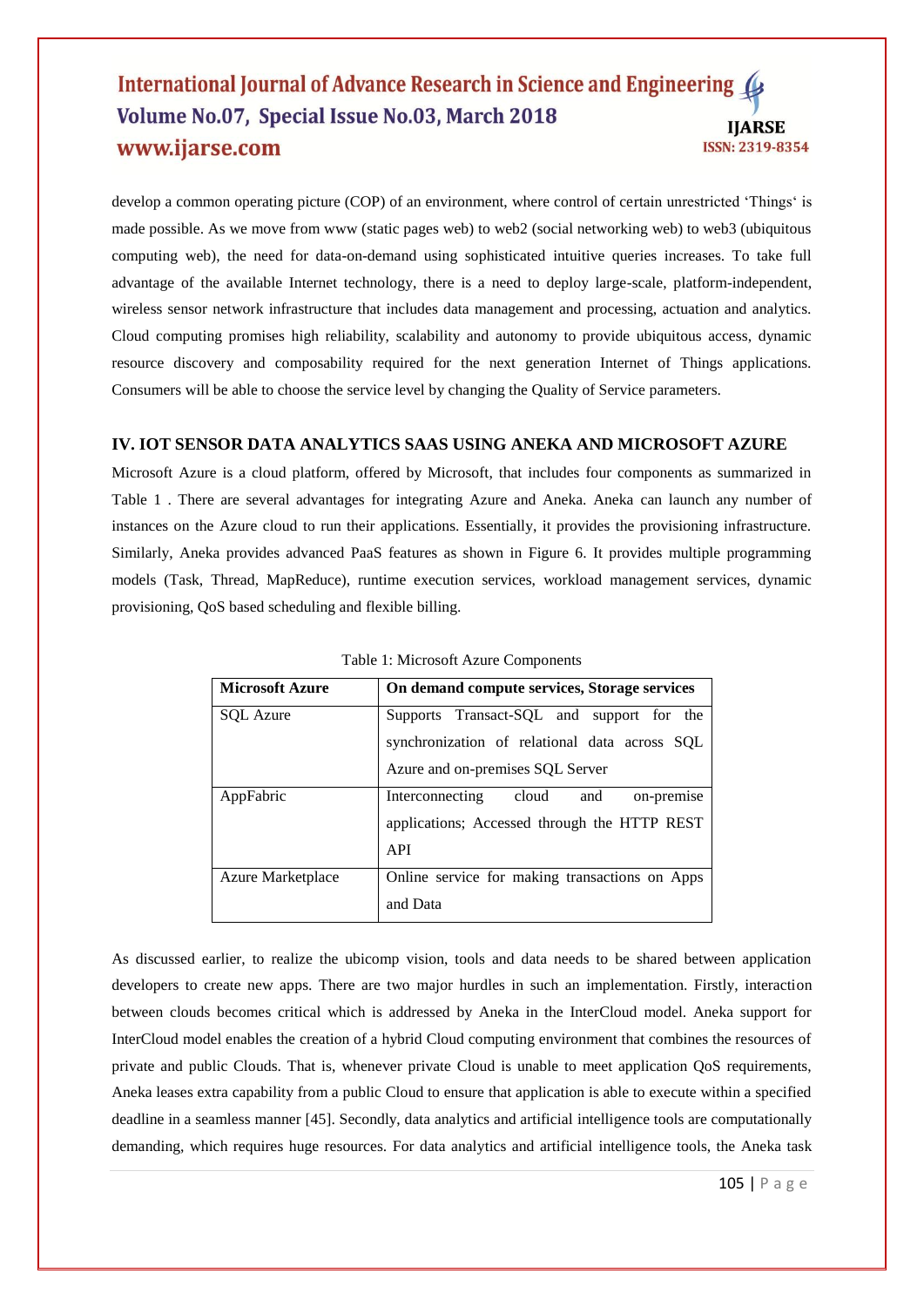## International Journal of Advance Research in Science and Engineering Volume No.07, Special Issue No.03, March 2018 **IIARSE** www.ijarse.com ISSN: 2319-8354

programming model provides the ability of expressing applications as a collection of independent tasks. Each task can perform different operations, or the same operation on different data, and can be executed in any order by the runtime environment. In order to demonstrate this, we have used a scenario where there are multiple analytics algorithm and multiple data sources. A schematic of the interaction between Aneka and Azure is given in Figure 2, where Aneka Worker Containers are deployed as instances of Azure Worker Role . The Aneka Master Container will be deployed in the on-premises private cloud, while Aneka Worker Containers will be run as instances of Microsoft Azure Worker Role. As shown in the Figure 7, there are two types of Microsoft Azure Worker Roles used. These are the Aneka Worker Role and Message Proxy Role. In this case, one instance of the Message Proxy Role and at least one instance of the Aneka Worker Role are deployed. The maximum number of instances of the Aneka Worker Role that can be launched is limited by the subscription offer of Microsoft Azure Service that a user selects. In this deployment scenario, when a user submits an application to the Aneka Master, the job units will be scheduled by the Aneka Master by leveraging on-premises Aneka Workers, if they exist, and Aneka Worker instances on Microsoft Azure simultaneously. When Aneka Workers finish the execution of Aneka work units, they will send the results back to Aneka Master, and then Aneka Master will send the result back to the user application.



Figure 2: Schematic of Aneka/Azure Interaction for data analytics application

There are many interoperability issues when scaling across multiple Clouds. Aneka overcomes this problem by providing a framework that enables creation of adaptors for different Cloud infrastructures, as there is currently no "interoperability" standard. These standards are currently under development by many forums and when such standards become real, a new adaptor for Aneka will be developed. This will ensure that the IoT applications making use of Aneka can seamlessly benefit from either private, public or hybrid Clouds.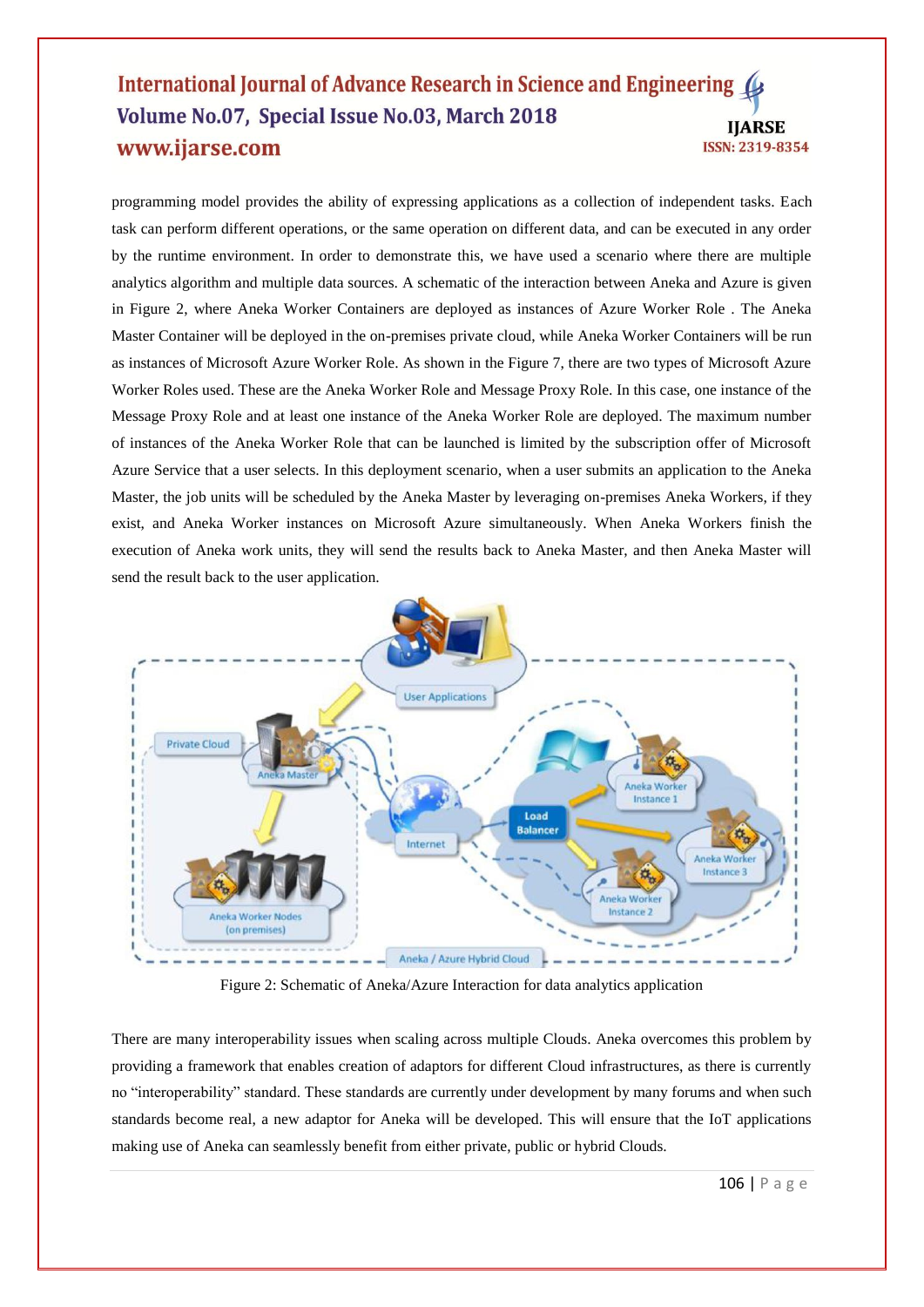# International Journal of Advance Research in Science and Engineering ( Volume No.07, Special Issue No.03, March 2018 **IIARSE** www.ijarse.com ISSN: 2319-8354

Another important feature required for seamless independent IoT working architecture is SaaS to be updated by the developers dynamically. In this example, analytics tools (usually in the form of DLLs) have to be updated and used by several clients. Due to administrative privileges provided by Azure, this becomes a non-trivial task. Management Extensibility Framework (MEF) provides a simple solution to the problem. The MEF is a composition layer for .NET that improves the flexibility, maintainability and testability of large applications. MEF can be used for third-party plugin, or it can bring the benefits of a loosely-coupled plugin-like architecture for regular applications. It is a library for creating lightweight, extensible applications. It allows application developers to discover and use extensions with no configuration required. It also lets extension developers easily encapsulate code and avoid fragile hard dependencies. MEF not only allows extensions to be reused within applications, but across applications as well. MEF provides a standard way for the host application to expose itself and consume external extensions. Extensions, by their nature, can be reused amongst different applications. However, an extension could still be implemented in a way that it is application-specific. The extensions themselves can depend on one another and MEF will make sure they are wired together in the correct order. One of the key design goals of IoT web application is, it would be extensible and MEF provides this solution. With MEF we can use different algorithms (as and when it becomes available) for IoT data analytics: e.g. drop an analytics assembly into a folder and it instantly becomes available to the application. The system context diagram of the developed data analytics is given in Figure 3.



**Figure 3: System Context Diagram**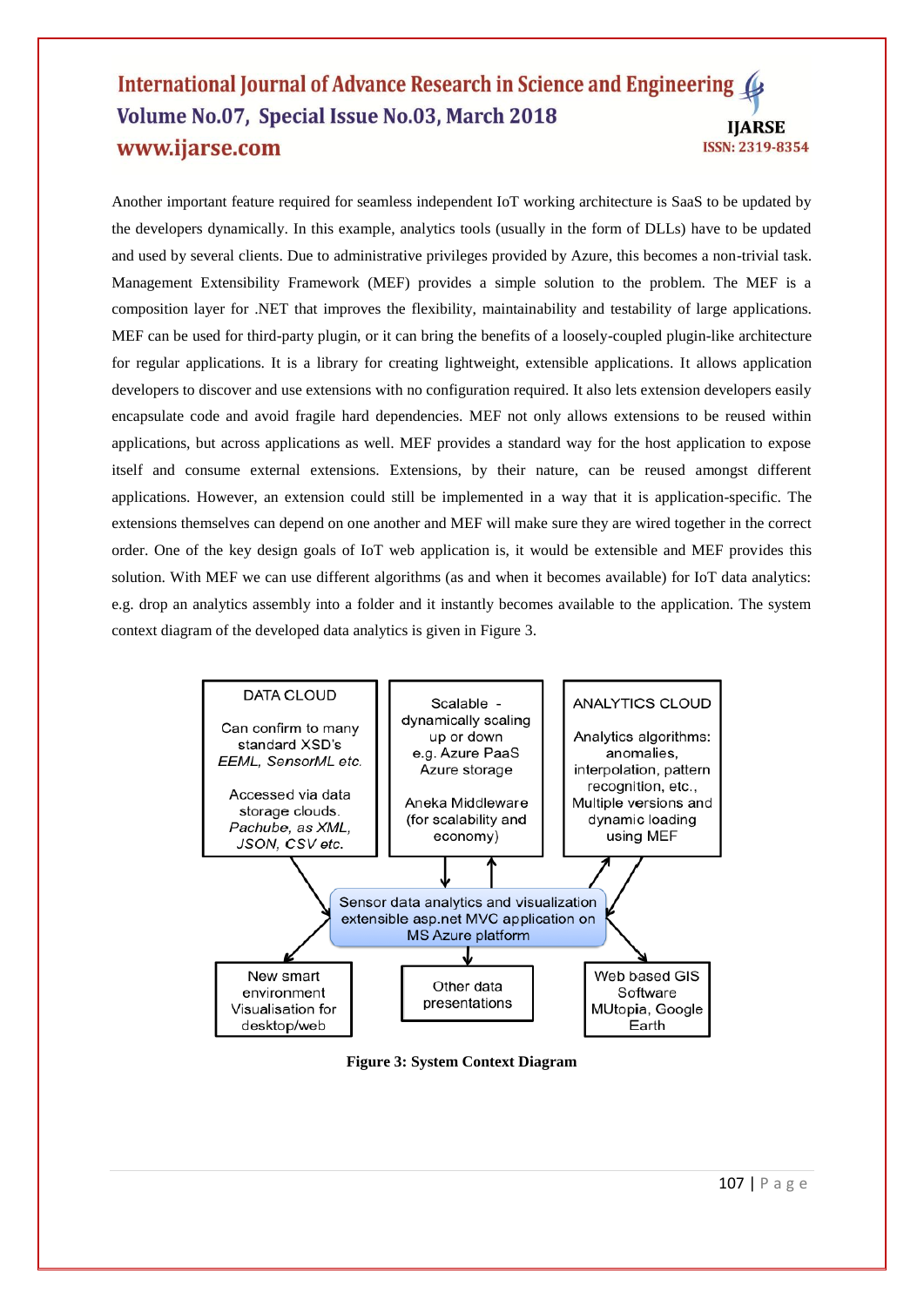## International Journal of Advance Research in Science and Engineering ( Volume No.07, Special Issue No.03, March 2018 **IJARSE** www.ijarse.com ISSN: 2319-8354

# **V. CLOUD COMPUTING**

An integrated IoT and Cloud computing applications enabling the creation of smart environments such as Smart Cities need to be able to (a) combine services offered by multiple stakeholders and (b) scale to support a large number of users in a reliable and decentralized manner. They need to be able operate in both wired and wireless network environments and deal with constraints such as access devices or data sources with limited power and unreliable connectivity. The Cloud application platforms need to be enhanced to support (a) the rapid creation of applications by providing domain specific programming tools and environments and (b) seamless execution of applications harnessing capabilities of multiple dynamic and heterogeneous resources to meet quality of service requirements of diverse users.

The Cloud resource management and scheduling system should be able to dynamically prioritize requests and provision resources such that critical requests are served in real time. To deliver results in a reliable manner, the scheduler needs to be augmented with task duplication algorithms for failure management. Specifically, the Cloud application scheduling algorithms need to exhibit the following capability:

1. Multi-objective optimization: The scheduling algorithms should be able to deal with QoS parameters such as response time, cost of service usage, maximum number of resources available per unit price, and penalties for service degradation.

2. Task duplication based fault tolerance: Critical tasks of an application will be transparently replicated and executed on different resources so that if one resource fails to complete the task, the replicated version can be used. This logic is crucial in real-time tasks that need to be processed to deliver services in a timely manner.

# **VI. CONCLUSIONS**

The proliferation of devices with communicating-actuating capabilities is bringing closer the vision of an Internet of Things, where the sensing and actuation functions seamlessly blend into the background and new capabilities are made possible through access of rich new information sources. The evolution of the next generation mobile system will depend on the creativity of the users in designing new applications. IoT is an ideal emerging technology to influence this domain by providing new evolving data and the required computational resources for creating revolutionary apps.

Presented here is a user-centric cloud based model for approaching this goal through the interaction of private and public clouds. In this manner, the needs of the end-user are brought to the fore. Allowing for the necessary flexibility to meet the diverse and sometimes competing needs of different sectors, we propose a framework enabled by a scalable cloud to provide the capacity to utilize the IoT. The framework allows networking, computation, storage and visualization themes separate thereby allowing independent growth in every sector but complementing each other in a shared environment. The standardization which is underway in each of these themes will not be adversely affected with Cloud at its center. In proposing the new framework associated challenges have been highlighted ranging from appropriate interpretation and visualization of the vast amounts of data, through to the privacy, security and data management issues that must underpin such a platform in order